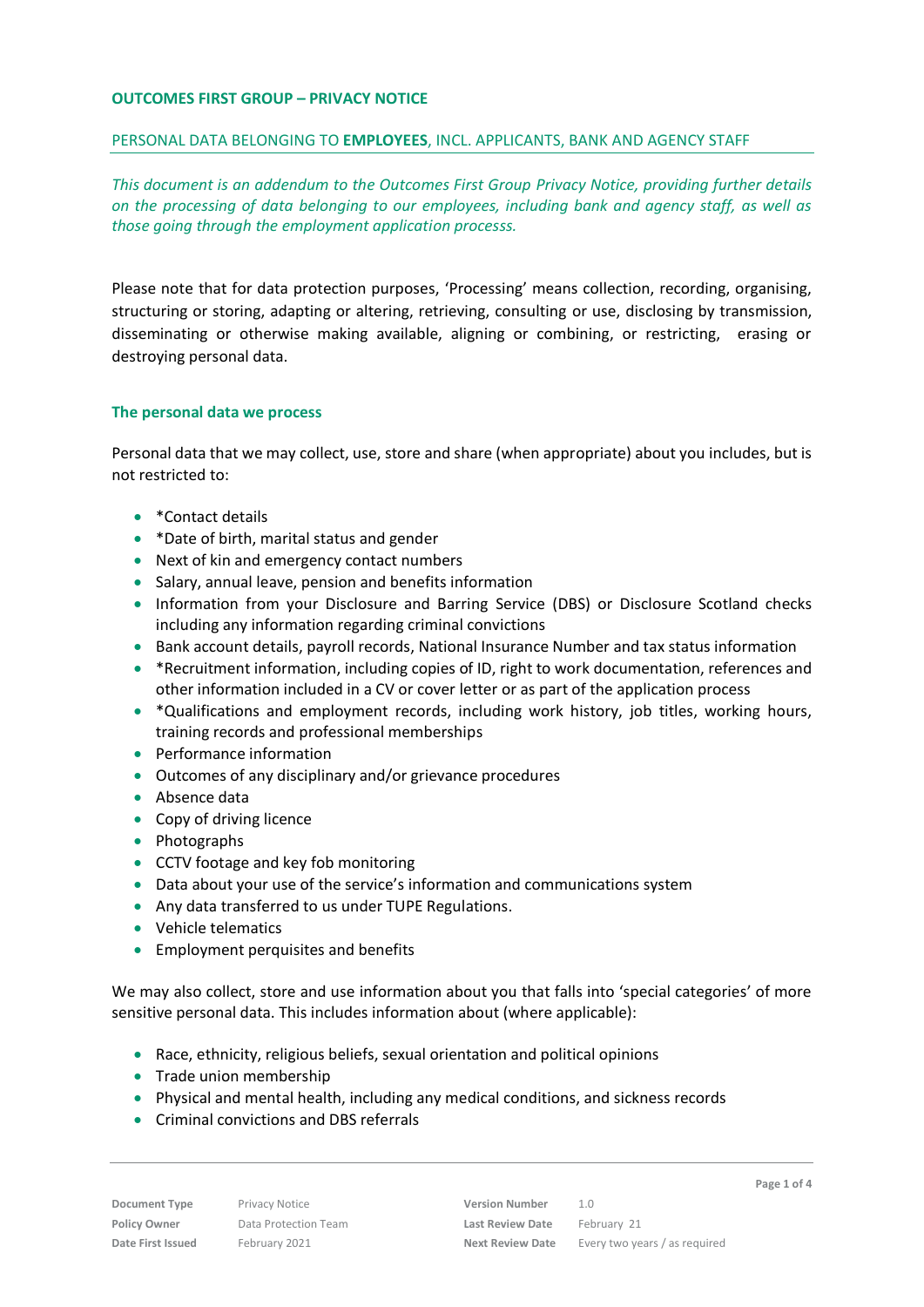## **Applicants** (\*)

We obtain and hold applicant data as part of the recruitment process (see *\*items* listed above), as required by Safer Recruitment best practice and in accordance with this Privacy Notice. Personal data belonging to unsuccessful applicants will be held in accordance with the period set out in our personal data retention schedule. For successful candidates, the on boarding process will ensure the remaining records are completed as per our employer obligations and will be processed in accordance with the minimum period set out in our personal data retention schedule .

# **Agency Staff**

Agency staff are employed by their agency company, who are also Data Controllers in their own right concerning the handling of personal data belonging to staff connected with their agency. As a joint Data Controller, however, Outcomes First Group will require certain documentation to be shared by the agency or agency staff member for safeguarding reasons and to ensure that we have the data and documents required to be satisfied of the various statutory regulations to which we are subject.

## **Why we use this data**

The purpose of processing employee data is to help us run our services and comply with our legal obligations in doing so, which includes to:

- Enable staff and contractors to be paid
- Facilitate safe recruitment, as part of our safeguarding obligations towards the people we support
- Support effective performance management
- Inform our recruitment and retention policies
- Allow better financial modelling and planning
- Enable equalities monitoring
- Improve the management of workforce data across the sector
- Support the work of the regulatory bodies and professional associations.
- Process insurance claims
- Comply with our legal obligations
- To safeguard children and vulnerable adults
- To bring or defend legal proceedings
- To support law enforcement when required to do so
- To obtain or permit others to obtain legal advice

For certain roles, we have a legal requirement to undertake Disclosure and Barring Service checks (DBS, England and Wales) or a Disclosure Scotland check. Where we do so, we only do so in accordance with our legal requirements, as updated from time to time. We comply fully with the DBS Code of Practice regarding the correct handling, use, storage, retention and disposal of certificates and certificate information. In accordance with insurance requirements, DBS certificate numbers will be retained for 50 years.

#### **Our lawful basis for using this data**

We only collect and use personal information about you when the Law permits it.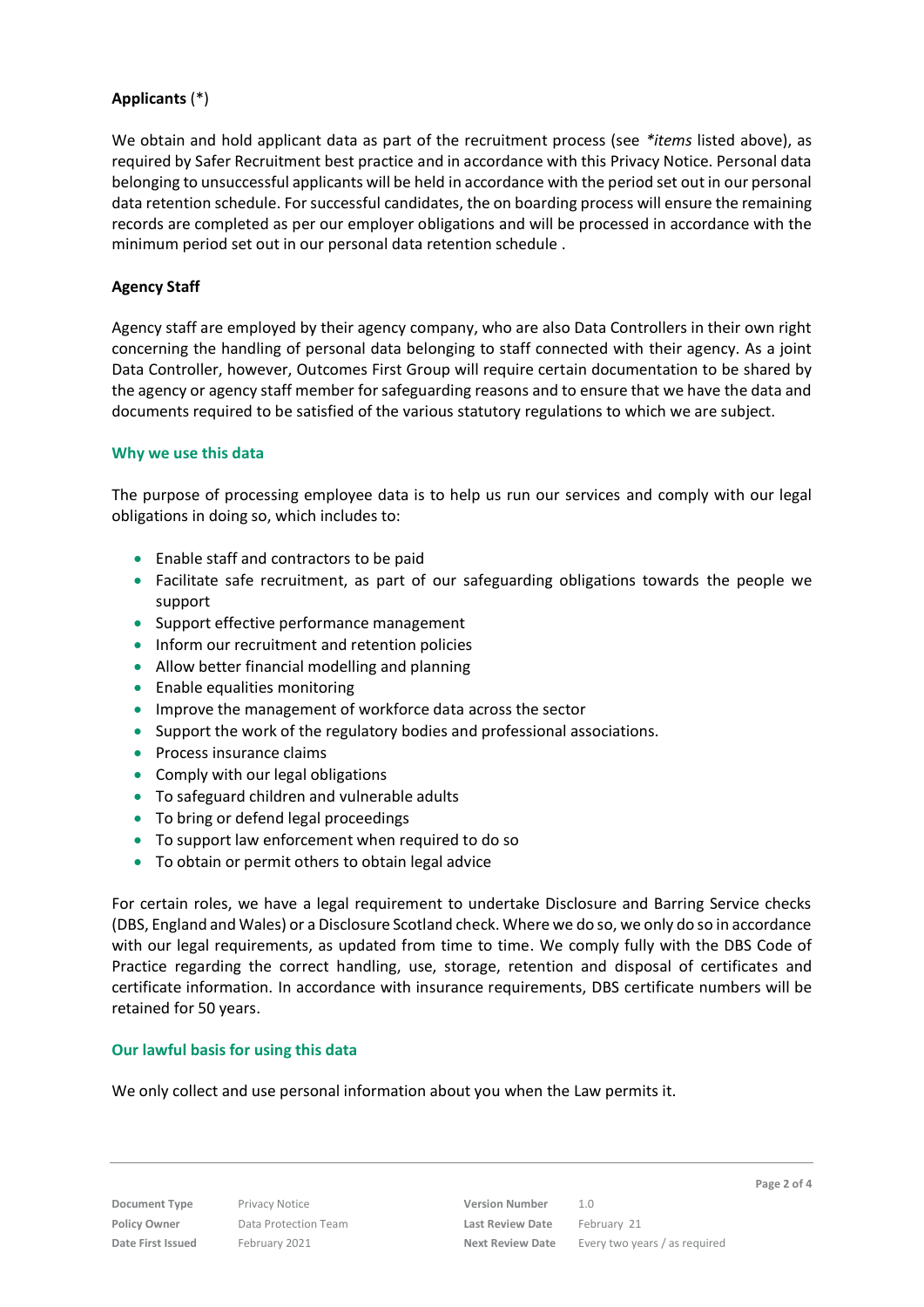Most commonly, we use it:

- To fulfil a contract we have entered into with you or to take steps at your request before entering into a contract
- To comply with legal or regulatory obligations
- Where we, or a third party have a legitimate interest in processing your information
- To carry out a task in the public interest

A legitimate interest is when we have a business or commercial reason to use your information, so long as this is not overridden by your own rights and interests. We will carry out an assessment when relying on legitimate interests, to balance our interests against your own.

Less commonly, we may also use personal information about you where:

- You have given us consent to use it in a certain way
- We need to protect your vital interests (or someone else's interests)

Where you have provided us with consent to use your data, you may withdraw this consent at any time. We will make this clear when requesting your consent and we will explain how you can withdraw consent easily if you wish to do so.

Some of the reasons listed above for collecting and using personal information about you overlap and there may be several grounds that justify the company's use of your data.

## **Collecting this information**

While the majority of information we collect from you is mandatory, there is some information that you can choose whether or not to provide to us.

Whenever we seek to collect information from you (or your agency), we make it clear whether you must provide this information (and if so, what the possible consequences are of not complying), or whether you have a choice.

#### **How we store this data**

Personal data is stored in line with our Data Retention & Disposal Policy and Schedule, which is available to all staff as part of the policy library.

We create and maintain an employment file for each employee on Cascade (online, secured staff portal) or Reach (recruitment system for applicants). The information contained on these systems is secure and is only used for purposes directly relevant to recruitment and employment. Services have separate arrangements for securely holding selected data on agency staff as the majority of personal information remains stored by the agency as the employer.

Once your employment/contract with us has ended (or after 6-12 months for unsuccessful applicants), we will retain these records or delete information in accordance with our Data Retention & Disposal Policy and Schedule, which set out how long we keep information and refers to the guidance outlined by the relevant regulatory bodies and professional associations*.*

**Document Type** Privacy Notice **Version Number** 1.0 **Policy Owner** Data Protection Team **Last Review Date** February 21

**Date First Issued** February 2021 **Next Review Date** Every two years / as required

**Page 3 of 4**